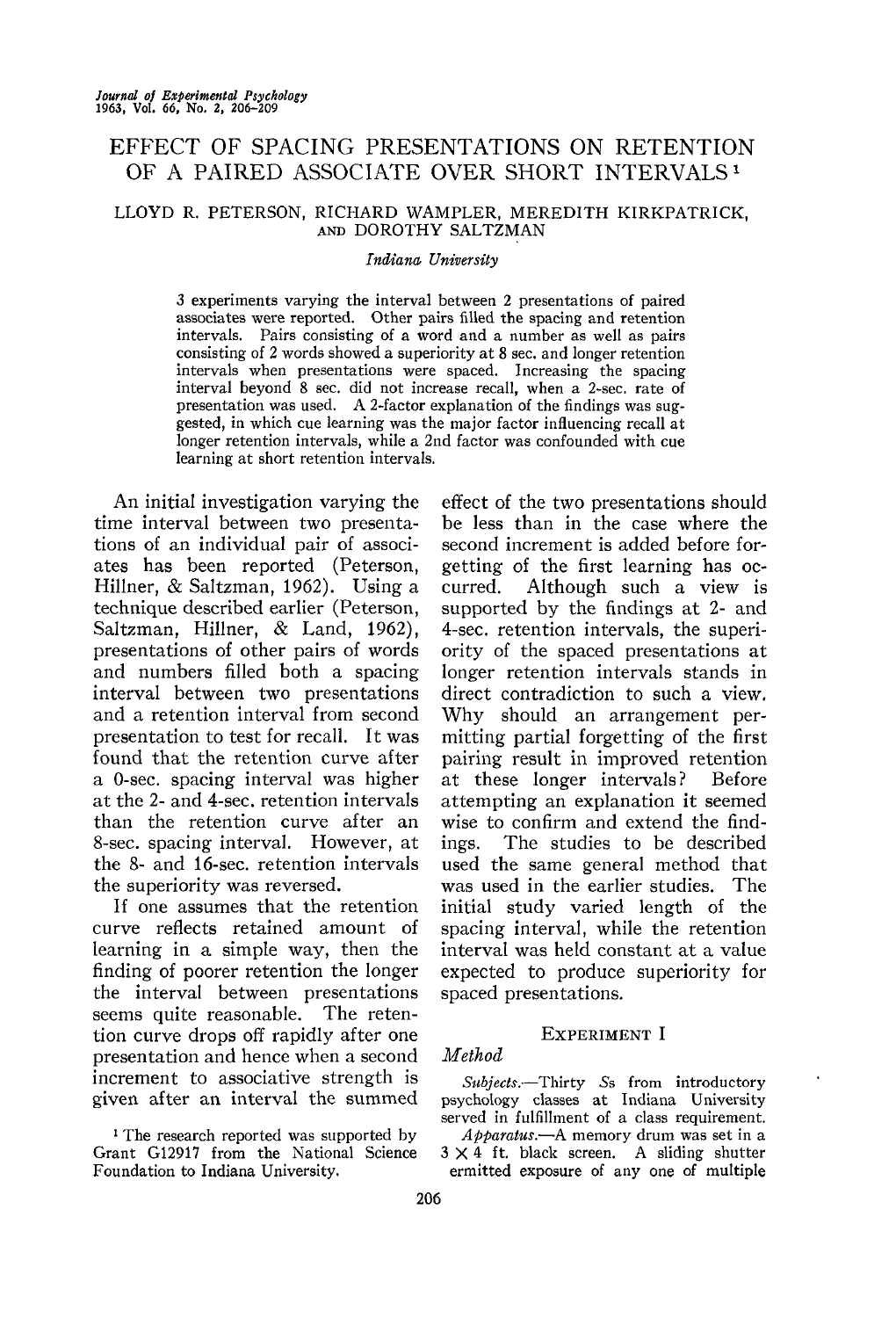columns of material typed on tapes up to 3 ft. in length.

*Procedure.*—All *Ss* were tested 12 times in each of six conditions. The time between spacing of two presentations of a pair of associates was either 0, 2, 4, 8, 16, or 32 sec. The retention interval following the second presentation was 16 sec. in all conditions. Stimulus members of a pair were 3- and 4-letter singlesyllable familiar words. Responses were the numbers 1-15. The pairs were presented and tested in 12 blocks of exposures. Blocks were from 26 to 34 exposures long. Presentation and test of the six conditions overlapped within a given block. A stimulus word was used only in one test over the experiment, while the same numbers were randomly assigned repeatedly in each succeeding block. A given condition was begun in every serial position within a block and was approximately equally often preceded and followed by every other condition in its first presentation. Dummy pairs began each block and filled in where needed within the blocks. Dummy pairs were repeated and tested in a manner that made them indistinguishable from pairs that<br>were scored. The Ss were instructed to The Ss were instructed to speak everything that they saw in the drum and give the appropriate number when it was<br>missing. Guessing was encouraged. Six Guessing was encouraged. seconds of blank exposures occurred between blocks. The drum turned at a 2-sec. rate.

#### *Results*

Table 1 indicates that the optimum spacing intervals were 8 and 16 sec. An analysis of variance resulted in a significant spacing effect, *F* (5, 145)  $= 2.44, p < .05$ . The 8- and 16-sec. intervals were significantly different from the 0-sec. interval at the .05 level, using the Duncan multiple-

#### TABLE 1

PROPORTIONS CORRECT IN Exp. I

|           | Spacing Interval (sec.) |              |     |     |     |     |
|-----------|-------------------------|--------------|-----|-----|-----|-----|
|           | 0                       | $\mathbf{z}$ | 4   | 8   | 16  | 32  |
| $\bar{X}$ | .39                     | .43          | .47 | .50 | .51 | .45 |
| SE        | .03                     | .03          | .06 | .05 | .04 | .04 |

|  | TABLE 2 |  |  |  |
|--|---------|--|--|--|
|--|---------|--|--|--|

PROPORTIONS RECALLED IN EXP. II

|                               |                        |                   | Retention Interval (sec.) |                   |  |
|-------------------------------|------------------------|-------------------|---------------------------|-------------------|--|
| Spacing<br>Interval<br>(sec.) | 8                      |                   | 60                        |                   |  |
|                               | $\boldsymbol{\bar{X}}$ | SE                | $\bar{X}$                 | SE                |  |
| 0<br>8<br>60                  | .54<br>.61<br>.60      | .03<br>.04<br>.04 | .33<br>.43<br>.43         | .03<br>.04<br>.04 |  |

range test. Other differences were not significant.

#### EXPERIMENT II

#### *Method*

A second experiment was planned to test the spacing intervals extended to lengths approximating the intervals between successive presentations of an item in list learning. At the same time each presentation was made to involve two exposures, as is also the case in paired-associate learning using the anticipation technique. However, the heterogeneity of events accompanying the use of the anticipation technique was considered an unnecessary complication, and both members of a pair were presented together on the first exposure of a presentation, while the stimulus was presented alone on the succeeding turn of the drum. The *S* was instructed to read aloud everything he saw in the drum aperture and in addition to say the response aloud whenever he saw the stimulus alone. Hence a double exposure was invariably a double pairing. Presentations of this kind had previously been found to be effective (Peterson, Saltzman, Hillner, & Land, 1962). Two such presentations were given, separated by either  $0, 8$ , or 60 sec., and tested at either an 8- or 60-sec. retention interval. Sequences of 60-sec. retention interval. exposures were organized into 18 blocks from 19 to 34 exposures long. Following every third block was a 10-sec. rest, and between the remaining blocks there were 8-sec. rests. Stimuli were similar to those in the previous experiment, and the responses were the numbers 1-19. Thirty-six 5s from the same source as in Exp. I were tested 18 times in each of six conditions. Other details followed the procedure of Exp. I.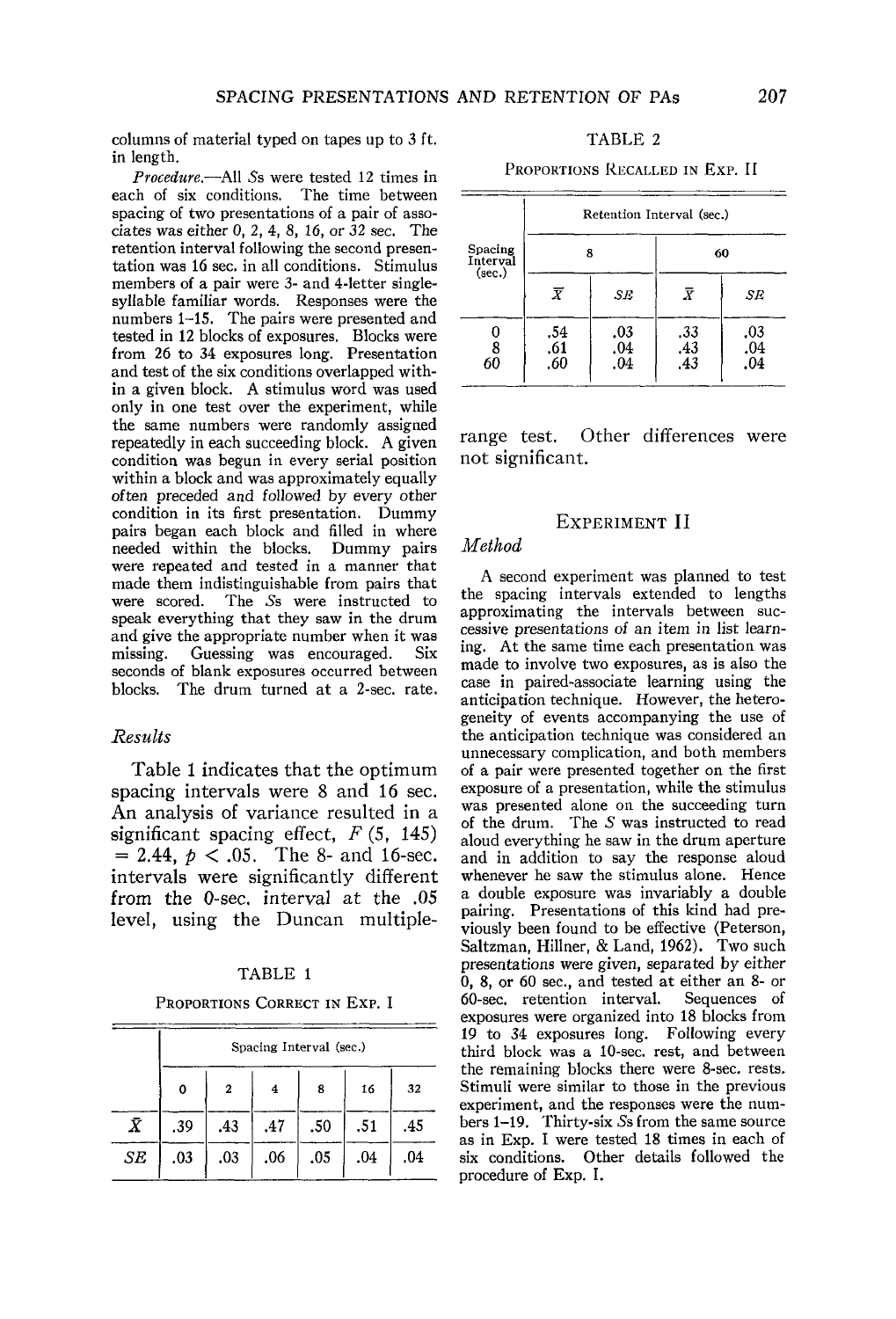#### *Results*

Table 2 shows that the superiority of spaced pairings was at least as great at a 60-sec. retention interval as at 8 sec. An analysis of variance showed the spacing factor to be significant at the .01 level,  $F(2,70)$  $= 5.81$ . Retention was also significant,  $F(1, 35) = 48.8$ .

## EXPERIMENT III

#### *Method*

The experiments described previously used numbers as responses, and these were repeatedly assigned to different words over the course of the experiment. Experiment III used words as responses which were used only once, with another word as stimulus. The words were all single-syllable familiar words. There were three presentation conditions : a single presentation, two presentations with no intervening exposures, and two presentations with four intervening exposures on the drum. Test for retention was given either after one other exposure or four other exposures. Twelve  $\tilde{S}$ s were tested at a 2-sec. rate, and 12 other 5s were tested at a 4-sec. rate. A given S was tested 32 times in each of six conditions. The 32 blocks were from 29 to 38 exposures in length. Eight seconds of blank exposures separated blocks, save for three changes of tape which lasted approximately 30 sec. each. Although both experiments were run in the same week by the same *E,* one was run before the other, and assignment of 5s to the two different rates of presentation was not random.

#### TABLE 3

#### PROPORTION OF CORRECT RECALLS IN EXP. Ill

| Retention Interval                             | One<br>Presen-<br>tation | Two<br>Presen-l<br>tations | Two<br>Massed Spaced<br>Presen-<br>tations |
|------------------------------------------------|--------------------------|----------------------------|--------------------------------------------|
| 2-sec. presentation rate<br>$2$ sec.<br>8 sec. | .79<br>.14               | .87<br>.26                 | .79<br>29.                                 |
| 4-sec. presentation rate<br>4 sec.<br>16 sec.  | .67<br>$\frac{1}{2}$     | $\frac{.78}{.26}$          | $\frac{.75}{.45}$                          |

| Ð<br>י בו |  |
|-----------|--|
|-----------|--|

ANALYSES OF VARIANCE OF PROPORTIONS CORRECT: Exp. Ill

|                                                                                       |                | <b>Presentation Rate</b>      |                               |                               |                               |
|---------------------------------------------------------------------------------------|----------------|-------------------------------|-------------------------------|-------------------------------|-------------------------------|
| Source                                                                                | df             | $2$ sec.                      |                               | 4 sec.                        |                               |
|                                                                                       |                | МS                            | F                             | МS                            | F                             |
| Presentation (P)<br>Retention (R)<br>S <sub>8</sub><br>$P \times R$<br>$P \times S_5$ | 2<br>11<br>2   | .061<br>6.216<br>.022<br>.044 | 10.1**<br>310.8**<br>$7.3***$ | .133<br>3.138<br>.111<br>.073 | $13.3**$<br>84.8**<br>$7.3**$ |
| $\times$ Sa<br>$R \times S_8$<br>$P \times R \times S_8$                              | 22<br>11<br>22 | .006<br>.020<br>.006          | $3.3**$                       | .010<br>.037<br>.010          | $3.7**$                       |

# \*\*  $p < .01$ . *Results*

## The mean proportions correct are shown in Table 3. The 2-sec. rate conditions will be considered first. It is apparent that two presentations were not better than one unless they were massed. The interaction between spacing interval and retention interval found in the earlier study (Peterson, Hillner, & Saltzman, 1962) was again present. At the 8-sec. retention interval a slight superiority for the spaced condition over the<br>massed condition appeared. Both massed condition appeared. double presentation conditions were notably superior to a single presentation at the 8-sec. retention interval. An analysis of variance of the proportions correct is shown in Table 4. Both main effects as well as the interaction were significant at the .01 level.

Looking next at the 4-sec. rate, the interaction between spacing interval and retention interval was again evident (Table 3). The analysis of variance (Table 4) again showed significant main effects as well as a significant interaction.

Comparison of the 2-sec, rate with the 4-sec. rate should be made with caution, since Ss were not randomized between the two groups. However, the differences are suggestive and